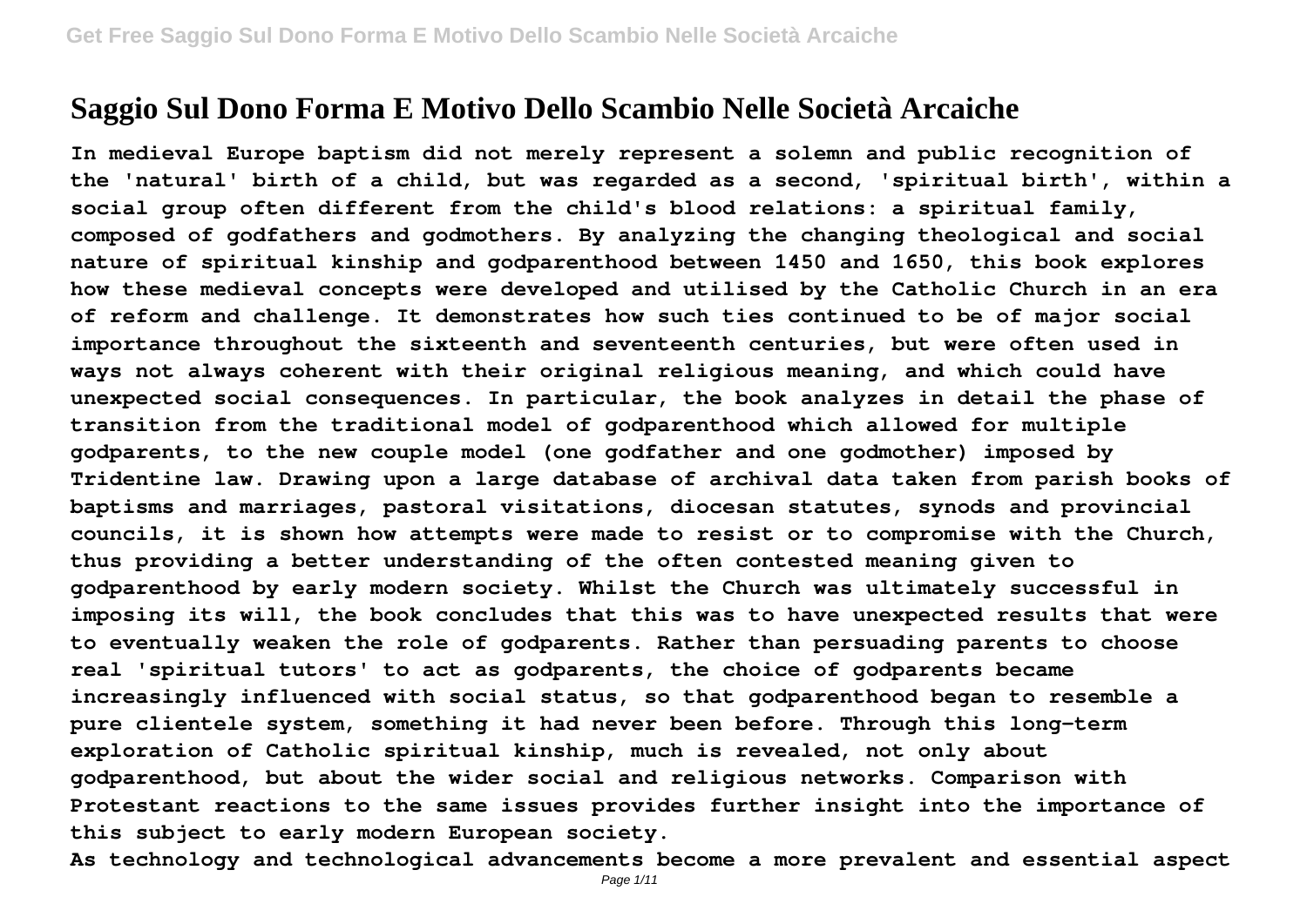**of daily and business life, educational institutions must keep pace in order to maintain relevance and retain their ability to adequately prepare students for their lives beyond education. Such institutions and their leaders are seeking relevant strategies for the implementation and effective use of new and upcoming technologies and leadership strategies to best serve students and educators within educational settings. As traditional education methods become more outdated, strategies to supplement and bolster them through technology and effective management become essential to the success of institutions and programs. The Handbook of Research on Modern Educational Technologies, Applications, and Management is an all-encompassing two-volume scholarly reference comprised of 58 original and previously unpublished research articles that provide cutting-edge, multidisciplinary research and expert insights on advancing technologies used in educational settings as well as current strategies for administrative and leadership roles in education. Covering a wide range of topics including but not limited to community engagement, educational games, data management, and mobile learning, this publication provides insights into technological advancements with educational applications and examines forthcoming implementation strategies. These strategies are ideal for teachers, instructional designers, curriculum developers, educational software developers, and information technology specialists looking to promote effective learning in the classroom through cutting-edge learning technologies, new learning theories, and successful leadership tactics. Administrators, educational leaders, educational policymakers, and other education professionals will also benefit from this publication by utilizing the extensive research on managing educational institutions and providing valuable training and professional development initiatives as well as implementing the latest administrative technologies. Additionally, academicians, researchers, and students in areas that include but are not limited to educational technology, academic leadership, mentorship, learning environments, and educational support systems will benefit from the extensive research compiled within this publication. 364.169**

**segni premonetari e forme arcaiche dello scambio**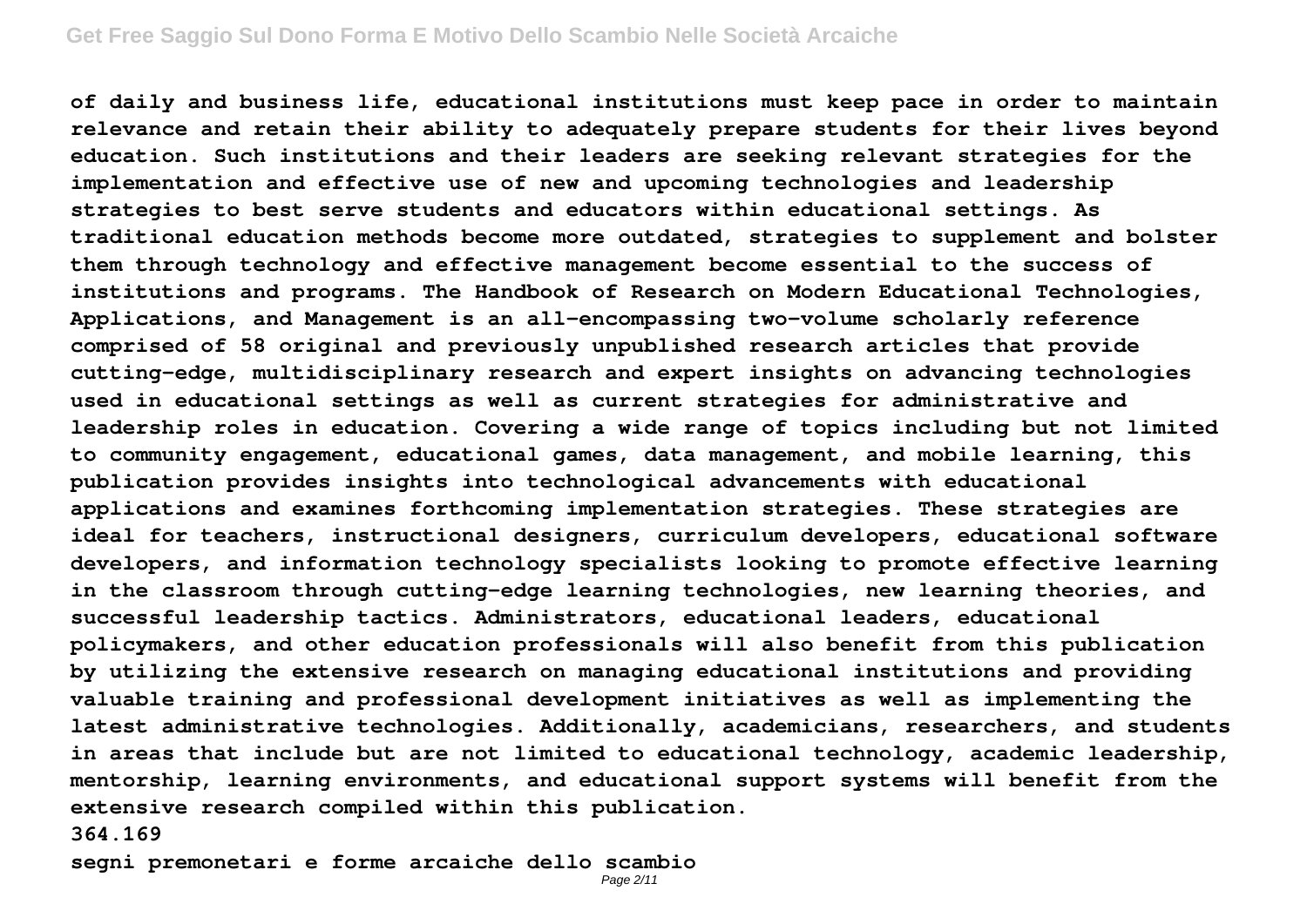## **Breast Feeding and Sexuality**

**An Interdisciplinary Textual Research on Ming and Qing Sources Behaviour, Beliefs and Taboos Among the Gogo Mothers in Tanzania**

**Montesquieu a Marsiglia**

**The Boundaries between Bodies and Technologies in an Unequal World**

**Comparative Legal Responses to Environmental Crimes**

**A consumer history of Italy from unification in the 19th century to the present day, combining economic and cultural history with a vivid narrative style.**

**This volume examines legal matters regarding the prevention and fighting of historical pollution caused by industrial emissions. "Historical pollution" refers to the long-term or delayed onset effects of environmental crimes such as groundwater or soil pollution. Historical Pollution presents and compares national legal approaches, including the most interesting and effective mechanisms for managing environmental problems in relation with historical pollution. It features interdisciplinary and international comparisons of traditional and alternative justice mechanisms. This book will be of interest to researchers in criminology and criminal justice and related areas, such as politics, law, and economics, those in the public and private sectors dealing with environmental protection, including international institutions, corporations, specialized national agencies, those involved in the criminal justice system, and policymakers.**

**Transparency, Power, and Influence in the Pharmaceutical Industry evaluates the progress made in holding the pharmaceutical industry to account through greater transparency.**

**Opere complete. VII: Saggi e interventi. Questioni di metodo**

**Il network finanziario della Congrega della Carità Apostolica**

**etica dello spazio multiculturale**

**Quale risorsa per la società e la famiglia**

**Sterilità feconda: un cammino di grazia**

**La 'lieta' novella di Nietzsche**

## **Mantua Humanistic Studies. Volume IV**

La dimensione sociale dell'agape e riflessione sociologica Michele Colasanto Introduzione: l'agape per la riflessività della teoria sociale contemporanea Gennaro Iorio L'agire agapico come categoria interpretativa per le scienze sociali Paolo Montesperelli Agape e ricerca sociale: un difficile connubio Emanuela Mora Il rischio della reciprocità e la frontiera dell'agape Elisabetta Neve Riflessioni su servizio sociale e agire agapico Raffaele Rauty Riflessioni e riferimenti indotti dalla discussione sull'agape Tiziano Vecchiato Valori, spiritualità, azione professionale e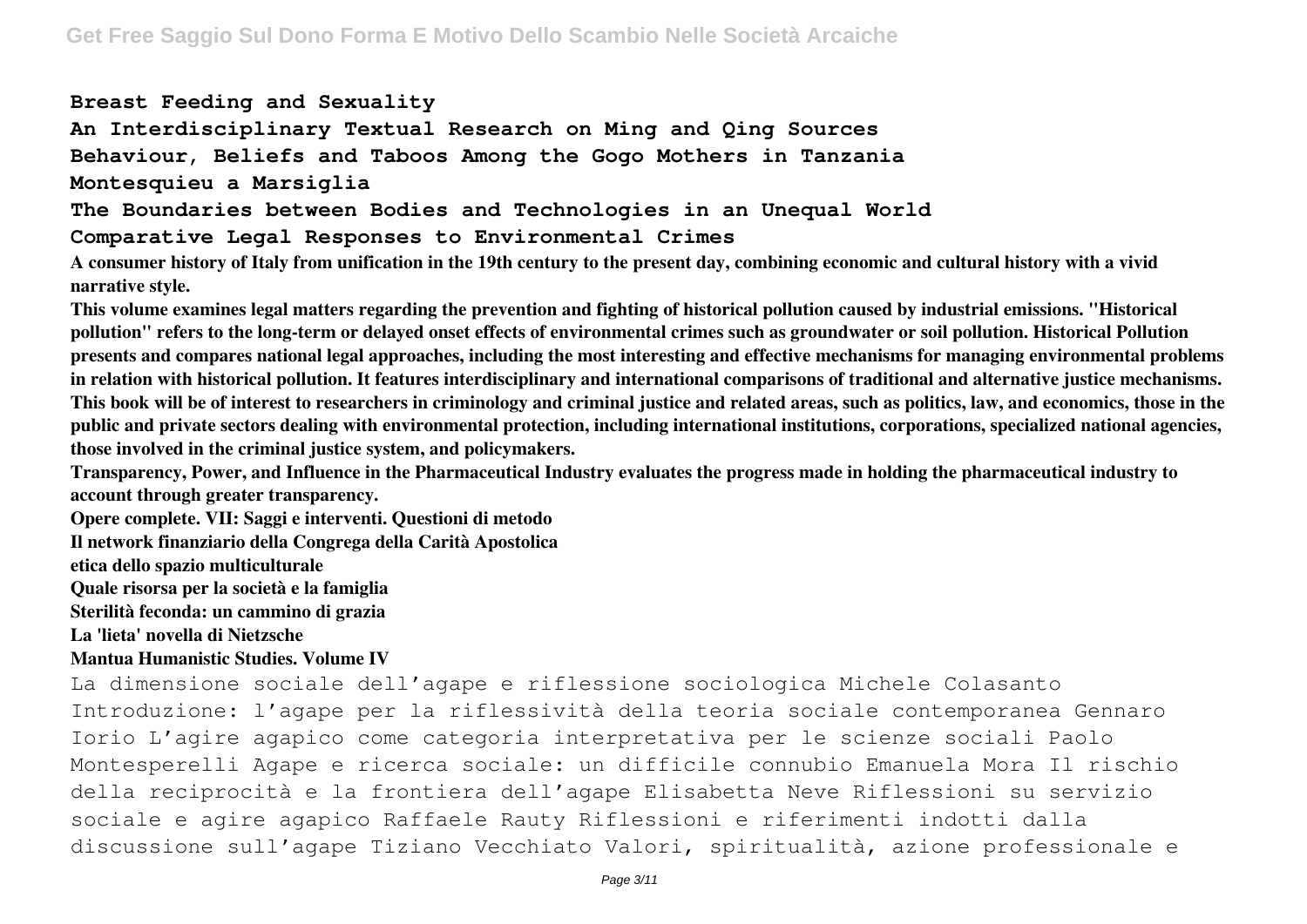agire agapico Axel Honneth 'Le condizioni per una sociologia dell'agape' Silvia Cataldi, Rolando Cristao La scuola di artigianato di Santa Maria di Catamarca in Argentina (Case study) Bernhard Callebaut Presenza di tratti di agire agapico nella fondazione dell'Europa Unita? Un'indagine sociologica sulla figura di Jean Monnet e sul suo agire nel periodo maggio-giugno 1950 Antonietta Di Vito Il "movente dell'amore" tra dono e feticismo sociale Maria Licia Paglione, Mauricio C. Serafim Agire agapico come categoria sociologica significativa per l'analisi di fenomeni economici. Alcuni spunti a partire dall'osservazione dell'Economia di Comunione nella Libertà Vera Araújo Postfazione. Origine e prospettiva dell'agape Note

Apparso nel 1923-24, il Saggio sul dono di Marcel Mauss è diventato una vera pietra miliare dell'antropologia. L'individuazione, all'apparenza semplice, ma invece sottile e feconda delle tre caratteristiche del dono, dare, ricevere, ricambiare, ha posto le basi per la formulazione di una teoria piú ampia, quella relativa al «fatto sociale totale». Le relazioni tra gli uomini nascono dallo scambio. Scambio che viene avviato con un dono di una delle parti all'altra, la quale si sentirà in obbligo di contraccambiare tale dono, innescando cosí una catena di scambi. Ma non sono solo gli oggetti a circolare, dice Mauss, anche lo spirito del donatore viaggia insieme al dono, dando cosí vita a un legame tra gli individui che va ben al di là del puro scambio economico. Ecco allora che l'atto del donare non si limita a un passaggio di beni, ma mette in gioco la totalità degli elementi culturali che caratterizzano una società. A ottant'anni dalla sua pubblicazione il saggio di Mauss, che ha influenzato moltissimi antropologi del passato, si presta ancora oggi a interpretazioni attuali che ci fanno scoprire come, anche in una società dominata dal mercato, si annidano ancora molti momenti della nostra vita dove il dono è un protagonista fondamentale.

Whereas in western countries breastfeeding is an uncontroversial, purely personal issue, in most parts of the world mother and baby form part of a network of interpersonal relations with its own rules and expectations. In this study, the author examines the cultural and social context of breastfeeding among the Gogo women of the Cigongwe's village in Tanzania, as part of the Paediatric Programme of Doctors with Africa, based in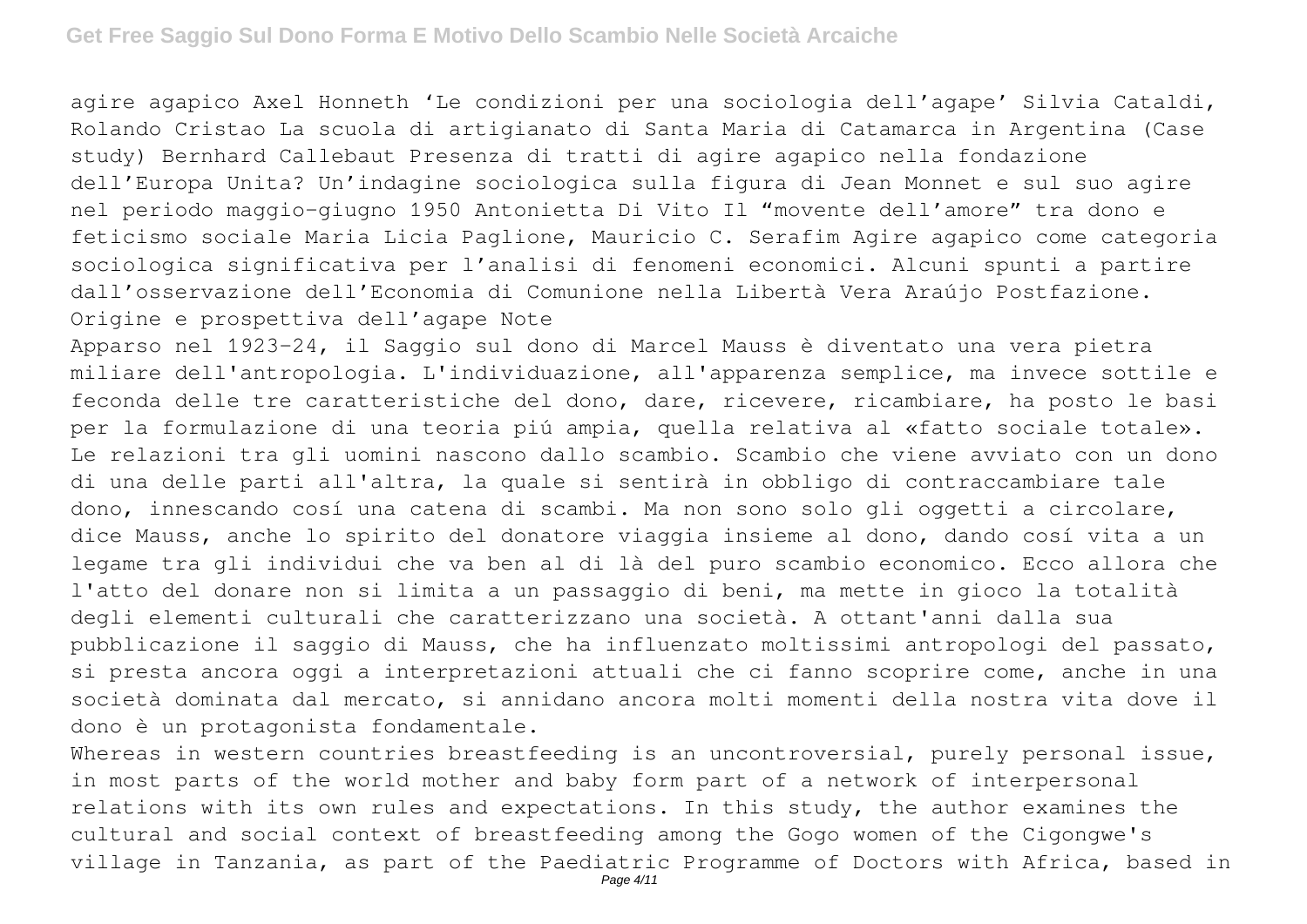Padua. The focus is on mothers' behaviour and post partum taboos as key elements in Gogo understanding of the vicissitudes of the breast feeding process. This nutritional period is subject to many different events both physical and social that may upset the natural and intense link between mother and child. Any violation of cultural norms, particularly those dealing with sexual behaviour, marriage and reproduction, can, in the eyes of the Gogo, put at risk the correct development of an infant with serious consequences both for the baby's health as well as for the woman's image as mother and wife. Work and Food Culture of the Mumbai Dabbawalas La disfunzione del sistema. Giustizia, alterità e giudizio in Jacques Derrida La nascita della moneta Sociologia n. 3/2011 Il medium nucleare Policy Gain or Confidence Game?

Why does trust collapse in times of crisis? And when, instead, does it become a driver of growth, generating value? Through a sociological interpretation of the thought of John Maynard Keynes, Padua introduces the innovative concepts of Economy of Trust and Nominal Economy within the context of the 2008 financial crisis.

Including papers presented at the 11th International Conference on Urban Regeneration and Sustainability held in Alicante, Spain, this book addresses the multidisciplinary aspects of urban planning; a result of the increasing size of cities, the amount of resources and services required and the complexity of modern society. Most of the earth's population live in cities and the process of urbanisation continues generating problems originating from the drift of the population towards them. These problems can be resolved by cities becoming efficient habitats, saving resources in a way that improves the standard of living. The process faces a number of challenges related to reducing pollution, improving main transportation and infrastructure systems and these challenges can contribute to the development of social and economic imbalances and require the development of new solutions. Large cities are probably the most complex mechanisms to manage, nevertheless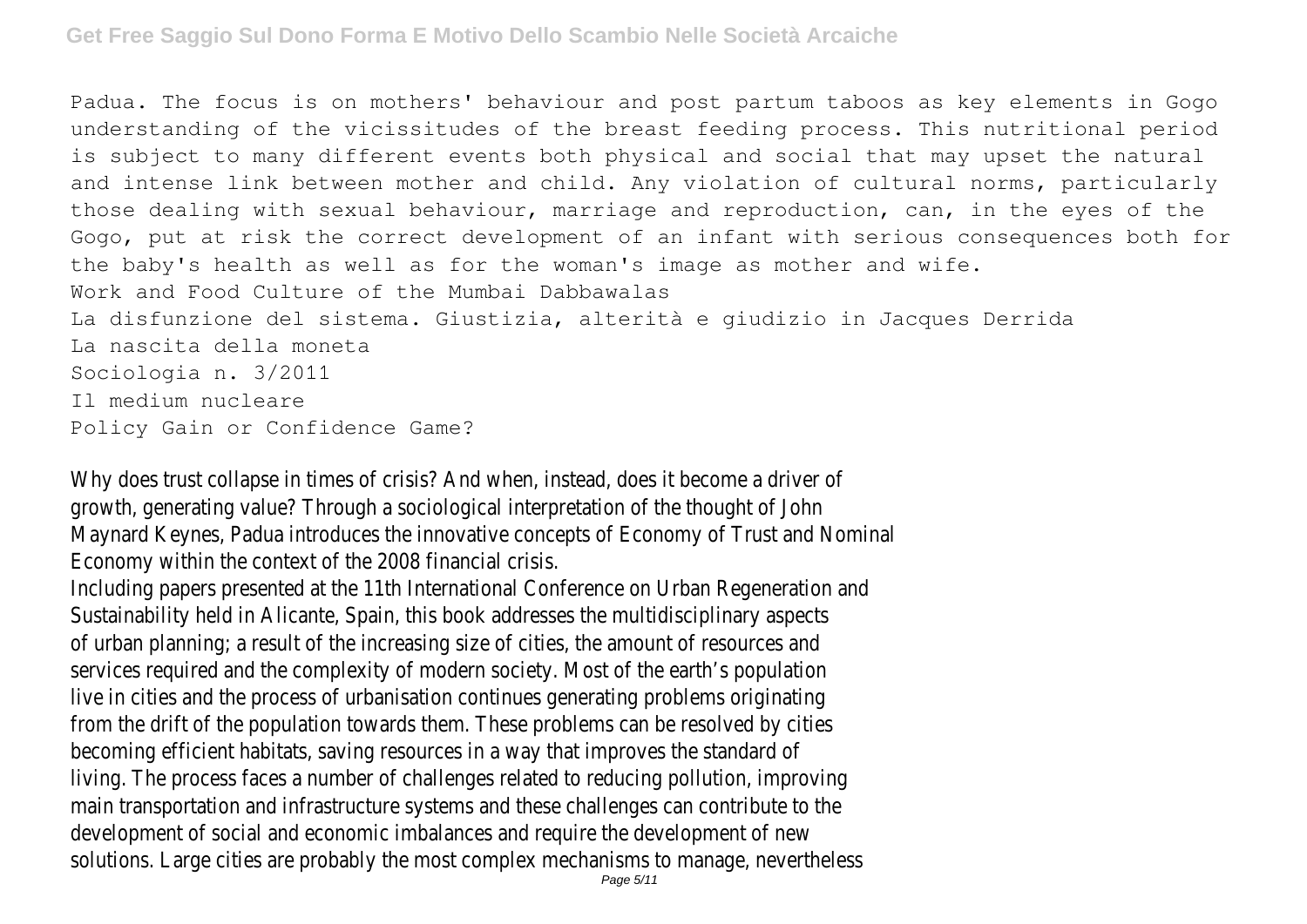they represent a productive ground for architects, engineers, city planners, social and political scientists able to conceive new ideas and time them according to technological advances and human requirements. The papers in this book cover such topics as: Appropriate technologies for smart cities; Architectural issues; Case studies sustainable practices; Cultural quarters and interventions; Disaster and emergency response; Eco-town planning; Environmental management; Landscape planning and design; Planning for resilience; Quality of life; Socio-economic and political considerations; Pedestrians behaviour in different situation of traffic, modelling and safety; Sustainable urban regeneration and public space; City and beach; Sustainability and the built environment; Sustainable energy and the city; The community and the city; Transportation; Urban conservation and regeneration; Urban development and management; Urban infrastructure; Urban metabolism; Urban planning and design; Urban safety and security; Urban strategies; Waterfront development.

1611.8

The Road Towards DemocraCity

Saggio sul dono

i dabbawala di Mumbai nella diversità delle culture alimentari urbane

Encountering Entrepreneurs

Third Sector and Social Partnership in Italy

A Sociological Perspective

Il dono di Zarathustra

Il perdono è l'unica scelta coraggiosa in grado di ravvivare una relazione umana compromessa dall'offesa e dall'umiliazione, capace di riunire una famiglia al di là della povertà quotidiana, di ridare speranza alla condizione del fallimento e del... A pionering inquiry on the role, perception and representation of emotional sphere in traditional Chinese culture provides a fascinating contribution on a key anthropological problem, in order to understand not only pre-modern private history, but also contemporary Chinese society. The importance of this work goes beyond Chinese studies.

Table of contents (Volume IV):Inclusive education in Brazil: the experience in schools in São Paulo. Border reflections on a collaboration with the University of L'Aquila. By Elana Gomes Pereira, Maria Vittoria Isidori, Sandra Rodrigues.Mirare, by Silvia Acocella.«La settimana» di Carlo Bernari e la seconda ondata dell'espressionismo, by Silvia Acocella.Un tema iconografico<br>Page 6/11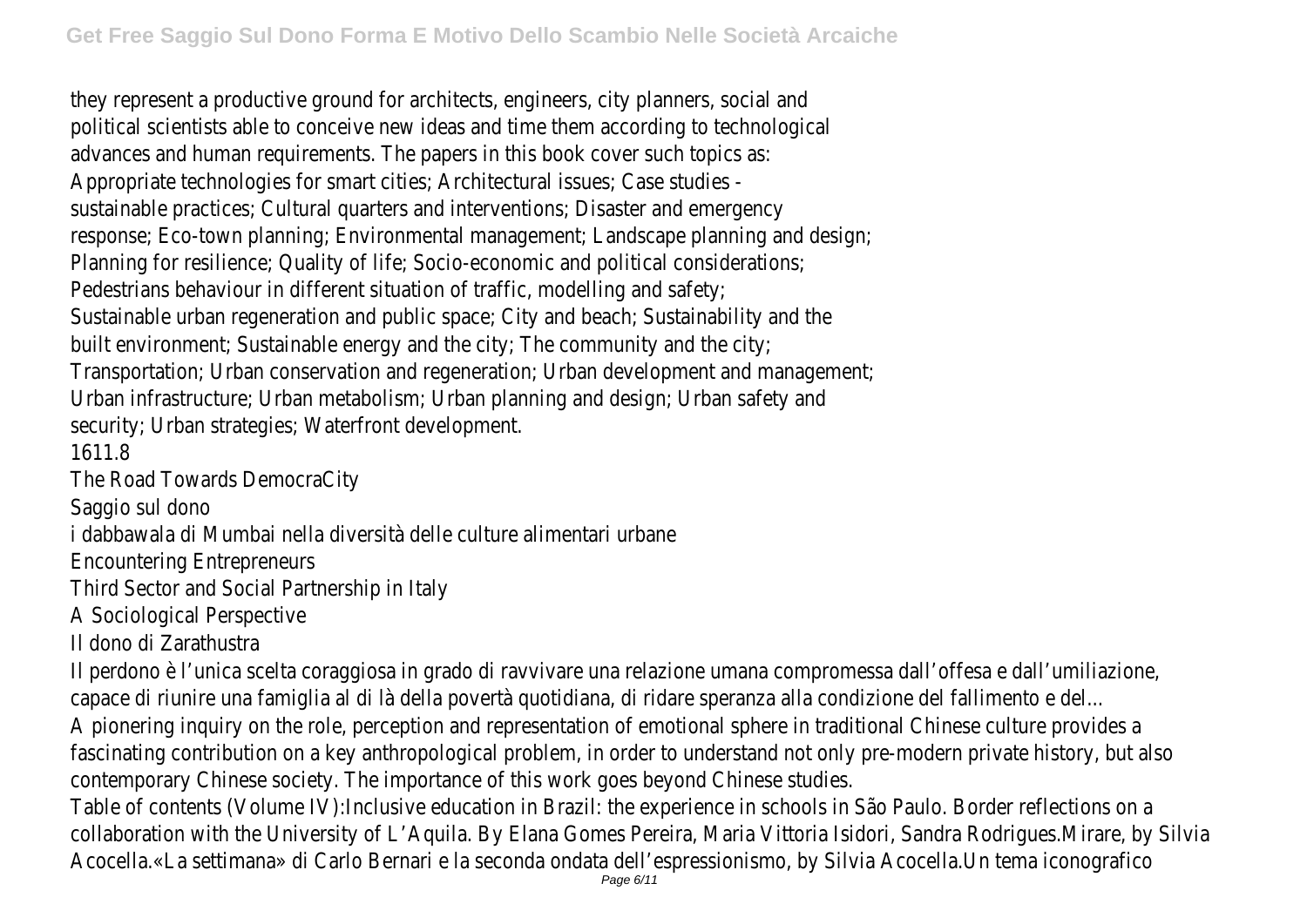medievale ricorrente nella Jaz?ra islamica e in Italia meridionale, by Maria Vittoria Fontana.Collexeme analysis of illocutionary shell nouns, by Carla Vergaro.Riabitare gli edifici sacri tra diritto canonico, conservazione e innovazione. Le trasformazioni del complesso di San Benedetto a Salerno e le strategie di riuso, by Federica Ribera, Pasquale Cucco.CLIL e formazione linguistica: alcune riflessioni, by Antonio Castorina.Identità o diversità. Il concetto di spazio liquido in architettura, by Salvatore Rugino.Note sul concetto di intercultura, by Francesca Faggioni, Mario Pesce.Competenza emotiva e sensibilità al rifiuto in adolescenza, by Anna Gorrese.L'arte del conoscere: emozione e ragione, by Maria Annarumma.Il disvelamento degli oggetti tecnici nelle dinamiche della conoscenza, by Maria Annarumma.Il rilancio del termalismo in Sicilia, by Roberto Guarneri.Scicli modello di comunità territoriale nello sviluppo dell'ospitalità diffusa in Sicilia, by Roberto Guarneri.La revisione delle norme sulla revisione costituzionale. Un'analisi filosofica, by Stefano Colloca.On the Tenability of Axiological Relativism, by Stefano Colloca.Per una riflessione su storia e politica in Martin Heidegger, by Domenico Scalzo.Su tecnica e politica. Massimo Cacciari interprete della questione della tecnica in Martin Heidegger, by Domenico Scalzo.Uno strumento per una didattica di qualità: la LIM, by Orlando De Pietro.

An Ethnography of the Construction Business in the North of Italy

Beyond the Skin

Bisturi, fuoco e parola. Gli strumenti dell'arte medica ippocratica

Culture del dono

Urban Regeneration & Sustainability

Transparency, Power, and Influence in the Pharmaceutical Industry

Nutrire la città

Un libro affascinante e fondamentale, la proposta di una psicologia che, togliendo la scissione anima/corpo su cui si fonda, cominci a pensarsi contro se stessa. "Dalla 'follia del corpo' di Platone alla 'maledizione della carne' nella religione biblica, dalla 'lacerazione' cartesiana della sua unità alla sua 'anatomia' ad opera della scienza, il corpo vede proseguire la sua storia con la sua riduzione a 'forza-lavoro' nell'economia dove più evidente è l'accumulo del valore nel segno dell'equivalenza generale, ma dove anche più aperta diventa la sfida del corpo sul registro dell'ambivalenza."(dall'introduzione).

Protagonista della pièce è un dono, il più incondizionato possibile, un dono che cela l'identità del donatore per non poter essere contraccambiato. L'accadimento narrato ha basi storiche reali: Montesquieu, durante un soggiorno a Marsiglia, viene a conoscenza della disgrazia che ha colpito una famiglia onesta e decide di riscattare il loro destino, mantenendo tuttavia segreta la propria identità. Comincia allora una sorta di giallo, alla ricerca di colui che ha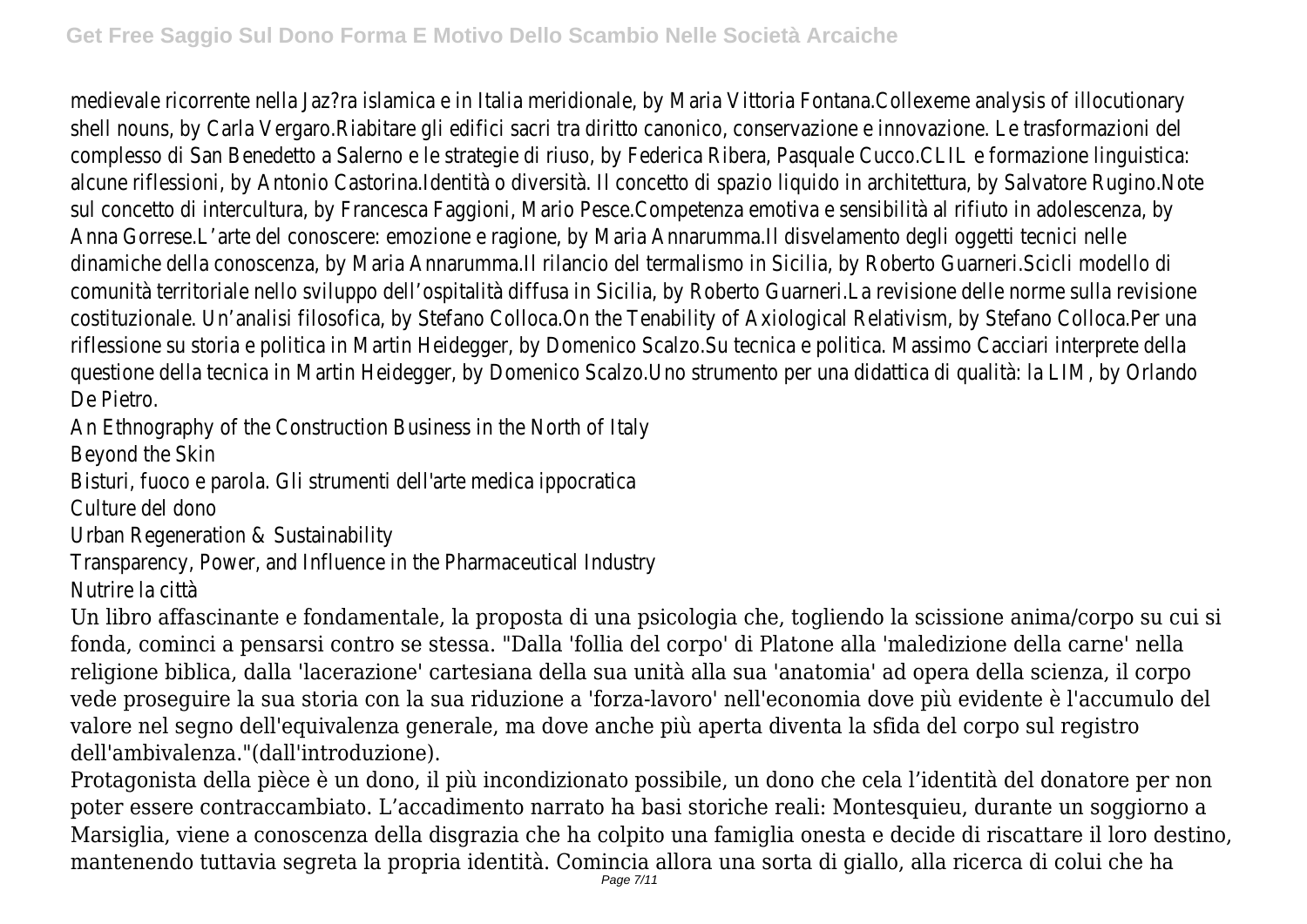salvato le sorti della famiglia, laddove la generosità di Montesquieu fugge (letteralmente!) ogni forma di riconoscenza e riconoscimento. Lo spettatore, coinvolto emotivamente dalla vicenda, ha anche l'occasione di imparare una lezione di filosofia politica. Infatti la narrazione drammatica è costellata di conversazioni fra Montesquieu e Madame de Pérouville, una donna appassionata di lettere che si intrattiene con il filosofo mentre lavora nella bottega del marito. Mettendo al centro dell'attenzione drammatica le qualità umane di Montesquieu, Mercier introduce la sua teoria politica solo in un secondo momento, così che la biografia si tratteggia come presupposto della sua filosofia.

Perché mai Nietzsche descriveva il suo Così parlò Zarathustra come un "libro sacro", per l'esattezza un "quinto vangelo"? E perché, al contempo, lo definiva il "dono più grande" mai fatto all'umanità? Quale dono immaginava di offrire? E cosa si attendeva in cambio? Un percorso costellato dai temi del sacrificio e dell'ospitalità, dall'idea di amico e nemico, di ospite e straniero, di amore compassionevole e amore affermativo, in cui Corriero mostra l'originalità del dono di Zarathustra e le dinamiche che innesca, in continuità con ciò che ancora vale del cristianesimo e può costituire una risorsa per nuove forme di relazione e convivenza.

Culture, comportamenti, immaginario nell'età atomica

Rivista quadrimestrale di Scienze Storiche e Sociali

Consumo e crisi economica

Saggio sul dono. Forma e motivo dello scambio nelle società arcaiche

The Relevance of the Keynesian Social Thought in a Global Society

L'interpretazione dello spirito del dono

Handbook of Research on Modern Educational Technologies, Applications, and Management

"We are our bodies", "we have our bodies", "we make our bodies". This "three-headed" axiom has made the body the "parasite" of modern culture. The individual that is fit for modernity was, and certainly still is, expected and encouraged to embrace its corporeal existence in order to find an answer to one of the most frequently asked questions in the modern Western world: "Who am I?" For those who live in Western societies, with a history of individualism, the temptation is to look inside oneself, to examine one's thoughts and feelings, as if self-identity is a treasure locked inside. The desire to change the skin one inhabits, to cite Almodòvar, has become "territorialized" in on-screen media, digital sites and social networks, shuffling the cards as if in an attempt to dance on the ruins of passing time. Everything is at play, everything is art. Madonna is like Michelangelo. Comic strips are like eight hundred page novels by Tolstoy. What is up for discussion is the advanced transformation of persons into spectators. The multiplication of screens creates a "visual party". The definition of the boundaries between the social sensorium and today's advanced technologies is the fundamental, and as yet unsolved, methodological problem arising from the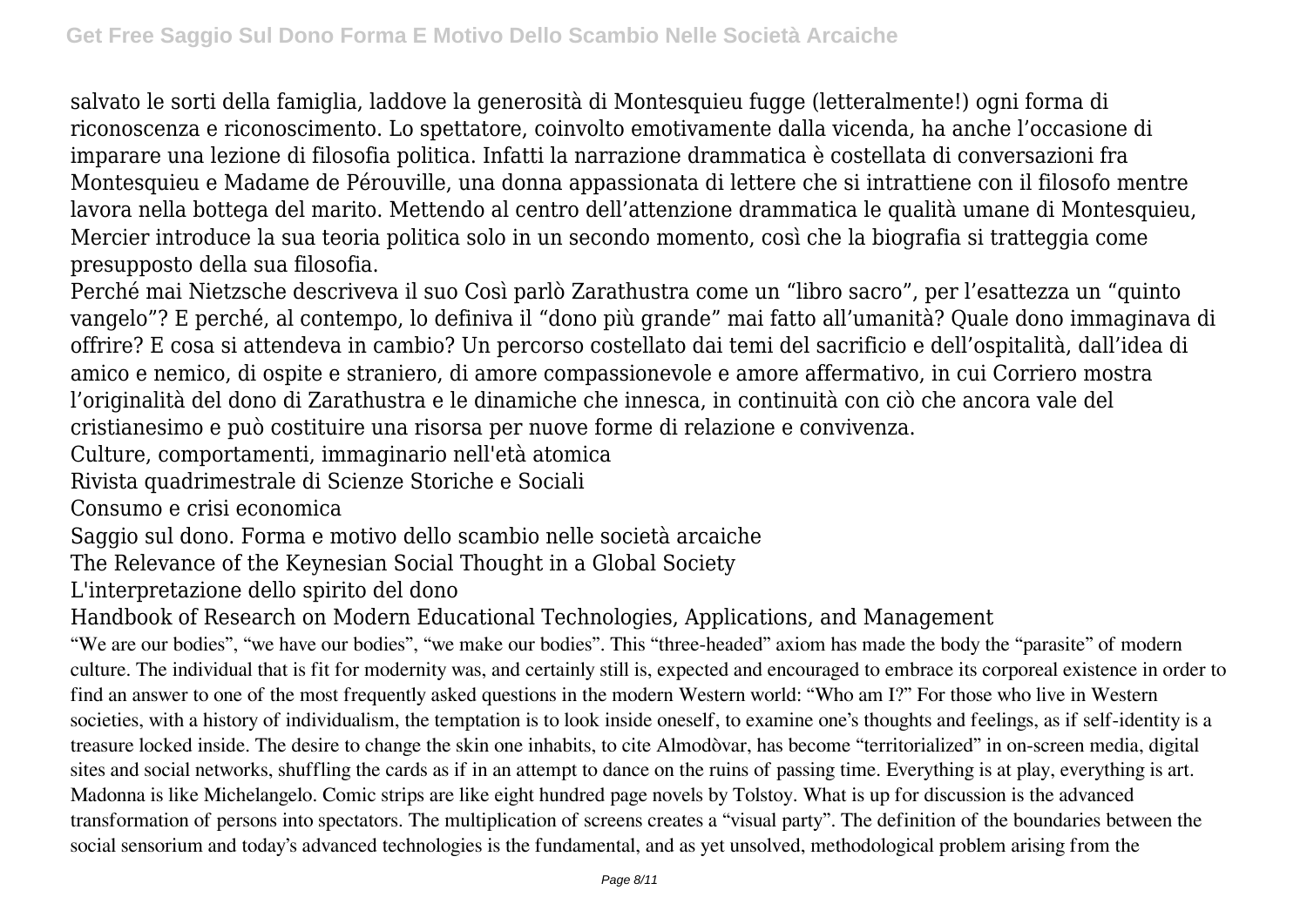contemporary "spatial turn" that is coming to maturity thanks to the re-orientation of the classical digital paradigm. "Reclaiming the social throughout embodied practices" (Greenwood, 1994) is basically the ultimate objective of this book. The thinking, feeling and acting body will figure as prominently as the mind, cognition, and rationality in combining the framework of the research and the methodology underpinning its development. The body is, indeed, the origin of humans' most individual experiences and actions, since it is the point of application of the tuning and calibration of the senses and the general training of social skills. The notion of "body in action in context" is, consequently, the methodological proposal that Beyond the Skin: The Boundaries between Bodies and Technologies in an Unequal World offers to sociology, in order to surpass the "new alliance" between human senses and the new media, an alliance staged by bodies moving faster than thought across the maps of contemporary mobile spaces.

Every day in Mumbai 5,000 dabbawalas (literally translated as "those who carry boxes") distribute a staggering 200,000 home-cooked lunchboxes to the city's workers and students. Giving employment and status to thousands of largely illiterate villagers from Mumbai's hinterland, this cooperative has been in operation since the late nineteenth century. It provides one of the most efficient delivery networks in the world: only one lunch in six million goes astray. Feeding the City is an ethnographic study of the fascinating inner workings of Mumbai's dabbawalas. Cultural anthropologist Sara Roncaglia explains how they cater to the various dietary requirements of a diverse and increasingly global city, where the preparation and consumption of food is pervaded with religious and cultural significance. Developing the idea of "gastrosemantics" - a language with which to discuss the broader implications of cooking and eating - Roncaglia's study helps us to rethink our relationship to food at a local and global level.

Classical Sociology Beyond Methodological Nationalism defends classical sociology from the accusation of 'methodological nationalism' and reevaluates classical sociological thought as a more functional tool for analysing the political forms of modernity in the era of globalisation.

I confini dell'altro

Fathers and Godfathers

Classical Sociology Beyond Methodological Nationalism

Feeding the City

Sentimental Education in Chinese History

Da posta... a post@. Le cartoline ai tempi di Internet

## Perdono... per dono

In occidente circa una coppia su cinque si trova a fare i conti con la sterilità. Il fenomeno, dalle cause molto complesse, è in continuo aumento. Quando una coppia, magari dopo aver percorso tutte le strade che la medicina offre, si scopre sterile, come reagisce? Dolore, delusione, sconcerto, rabbia: sono le reazioni più diffuse. Questo ebook, attraverso il racconto di esperienze e la proposta di riflessioni teologico-spirituali, si propone di aiutare la coppia a scoprire gradualmente che la sterilità non sempre è una dis-grazia, ma può diventare una grazia. La grazia di vivere un'altra forma di fecondità, non più biologica ma sociale e spirituale, che spesso sfocia nell'adozione di quel bambino nato chissà dove, ma destinato dalla Provvidenza proprio a quella coppia.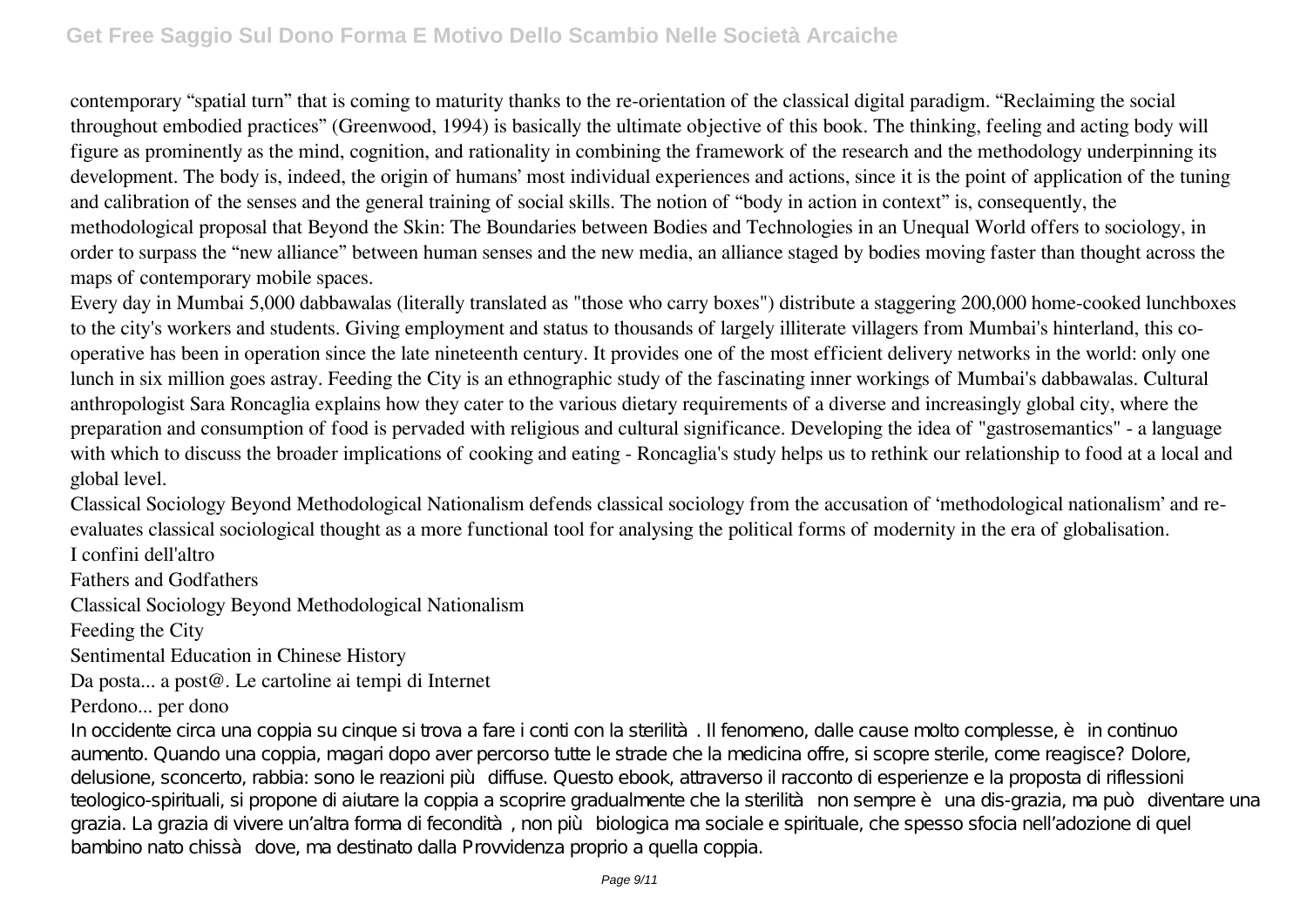This book discusses the challenges faced by the homo resaliens and his need for a transition to a more sustainable social, economic, and environmental system. It fills a gap in the existing literature and provides a new perspective by changing the etymology of the word resilience: no more resiliere, but resalio. By comparing and analysing the relevant literature, the author has coined the term homo resaliens (resilient man), in contrast to the failure of the homo oeconomicus, the corruption of the homo politicus, the incompleteness of homo sustinens, and the limits of homo ecologicus. Opening a new debate in which the role of academia and res publica are fundamental to safeguard human communities and future generations, this book will greatly assist governments that wish to understand the socio-political and economic implication of resilience in terms of social inclusiveness and long term social and environmental sustainability. Saggio sul dono. Forma e motivo dello scambio nelle società arcaicheSaggio sul donoGiulio Einaudi Editore Il corpo

Relazioni e istituzioni nella Brescia barocca. Il network finanziario della Congrega della Carità Apostolica

Il legame del dono

Spiritual Kinship in Early-Modern Italy

A Creative Approach to Transition in a Post-Development Based Society

Material Nation

risvolti esistenziali e prospettive educative

This book shows the daily life of businessmen in a particularly productive area of Northern Italy, Lombardy. It provides insights into their business, entrepreneurialism, and of them as individuals, allowing the reader to immerse themselves in these businessmen's world, full of plans, ideas, hopes, and failures in the struggle to survive during a time of economic recession. The analysis reveals the importance of trust and networks as a way of opposing the vulnerability and risk involved in entrepreneurialism. As such, the book has an appeal that extends beyond anthropology. It will be of interest not only to students of sociology, Italian studies, and business studies, but also to anyone with an interest in seeing business through different lenses. Through its close ethnographic accounts of businessmen, it provides a different approach to capitalism and a reflection on human nature.

In questo volume delle "Opere complete" di Bruno Leoni sono inclusi gli scritti primariamente dedicati a questioni epistemologiche e metodologiche. Nella sua ricerca lo studioso torinese prestò sempre grande attenzione alla natura delle scienze sociali, sforzandosi d'interconnettere la sfera del diritto, quella dell'economia e quella della politica. Quando diede vita alla rivista "Il Politico", l'obiettivo – come scrisse nel testo che aprì il primo numero – era proprio quello di superare ogni chiusura disciplinare: « l'economia apparirà allora né più né meno di un ramo della scienza politica; mentre la giuridica (…) apparirà essere l'altro importantissimo ramo della scienza politica». In vari scritti traspare un'impostazione individualista, una netta attenzione al rapporto tra scienze esatte e scienze umane, una ferma persuasione (di stampo weberiano) che la ricerca debba essere avalutativa, se non vuole smarrire il proprio carattere di